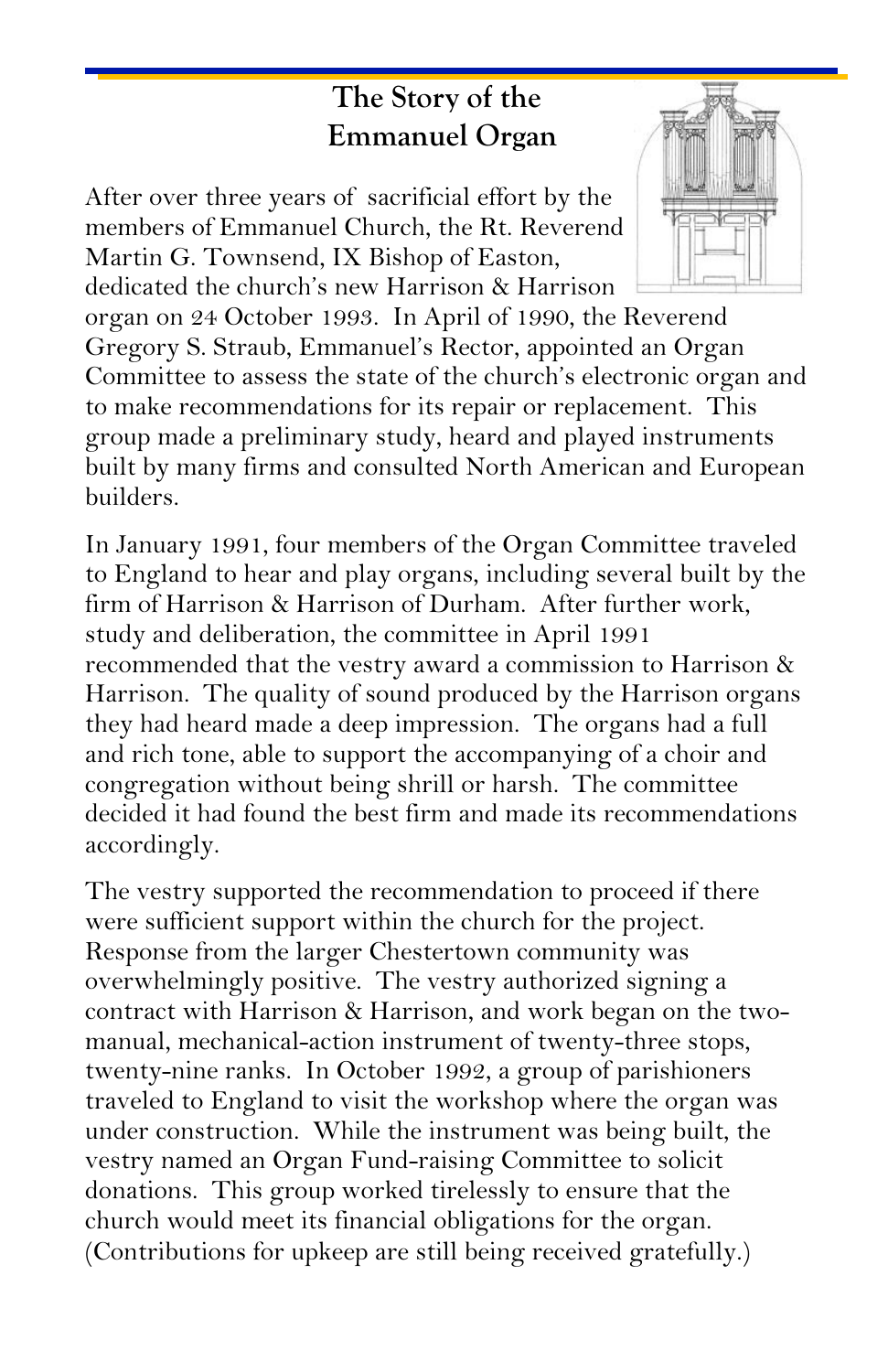As work on the organ progressed in Durham, termite damage was discovered in the floor of Emmanuel's nave and structural flaws in the walls of the church. Under the direction of the Junior Warden, Fred Thornberg, Chester River Contractors undertook many necessary repairs in time to receive the new organ. The vestry also named a Renovations Committee that helped redesign the chancel and sanctuary of the church to bring them into conformity with the present *Book of Common Prayer*.

In December 1992, Mark Venning, Managing Director of Harrison & Harrison, proposed assembling the organ in the Durham works before its shipment to America. He then scheduled two concerts on the organ in the factory. A group of Emmanuel's parishioners traveled to Durham in late March 1993 to hear these concerts. On a Friday evening, Garry E. Clarke, Emmanuel's Organist and Choirmaster, assisted by Mark Venning and Peter Hopps, Harrison's head voicer, played a program for an audience that included most Harrison employees and their families. James Lancelot, Organist and Master of Choristers at Durham Cathedral, played a recital the next afternoon which organists from many parts of Britain attended.

Soon after Mr. Lancelot's recital, Harrison employees dismantled and shipped the organ to Maryland. On 3 June, it arrived in Chestertown. An enthusiastic crew of parishioners helped John Oliver and Andrew Hale, who had come from Durham to assemble the organ, in moving the thousands of parts into the church. In late June, Peter Hopps arrived to continue the installation. Mark Venning joined him in early July, and in the hot, humid weather they completed work on the organ. Garry Clarke and Mark Venning played the organ for the first time at a service on 17 July 1993. It has been in use ever since, and a steady stream of visitors has come to Chestertown to hear, play and enjoy the instrument.

Harrison & Harrison, established in 1861, has built or restored organs in England for Westmister Abbey, St. Alban's Abbey and Royal Festival Hall, among other places. They have also built or restored the organs at the Cathedrals in Coventry, Durham, Ely,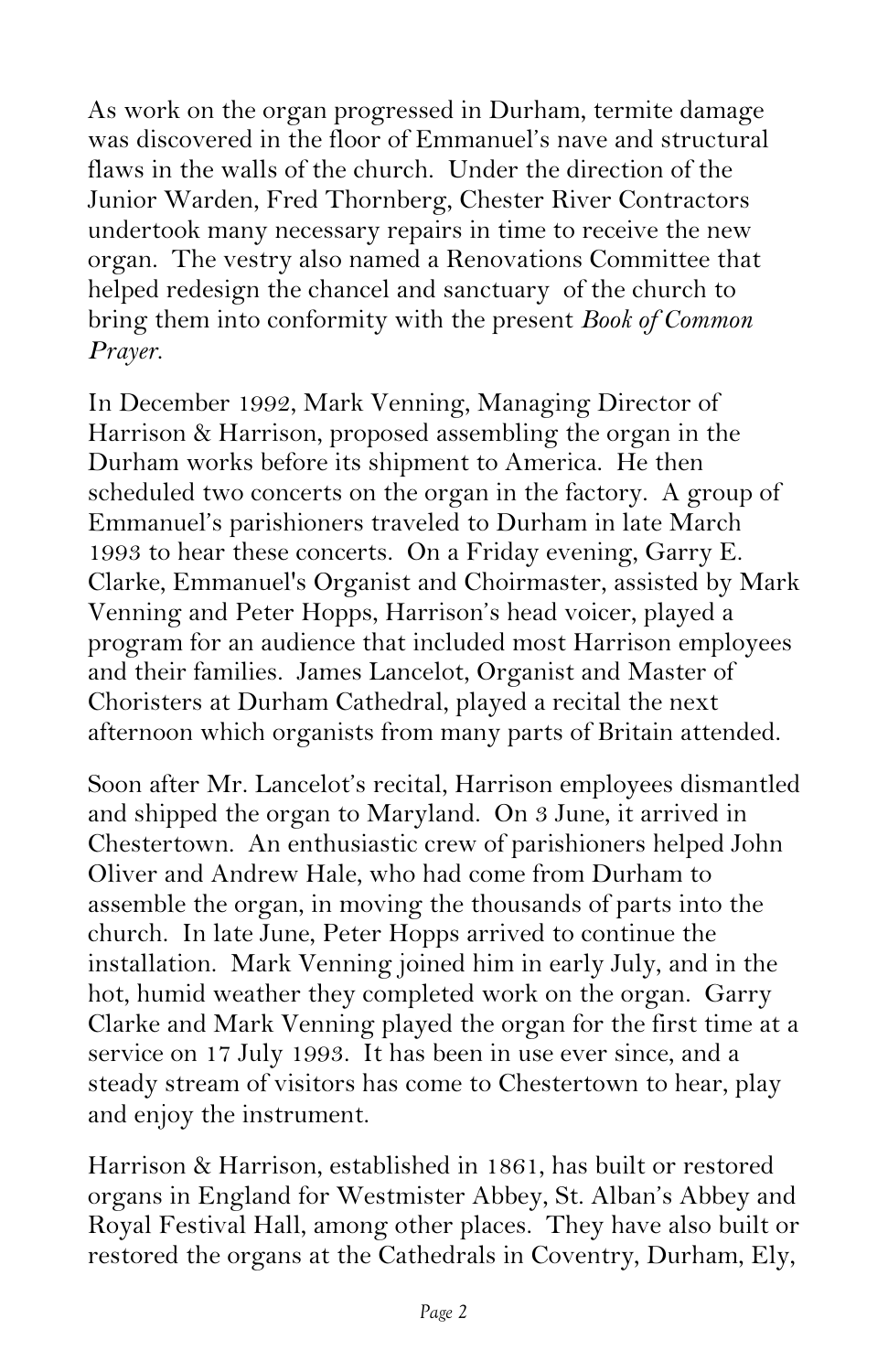Exeter, Peterborough, Wells and Winchester. The firm takes pride in the organs it has built for smaller churches, too, and especially in the new instrument at Emmanuel Church.

Now in its twenty-sixth year (2018-2019), the Emmanuel Concert Series continues to draw world-renowned organists and choirs to Chestertown.